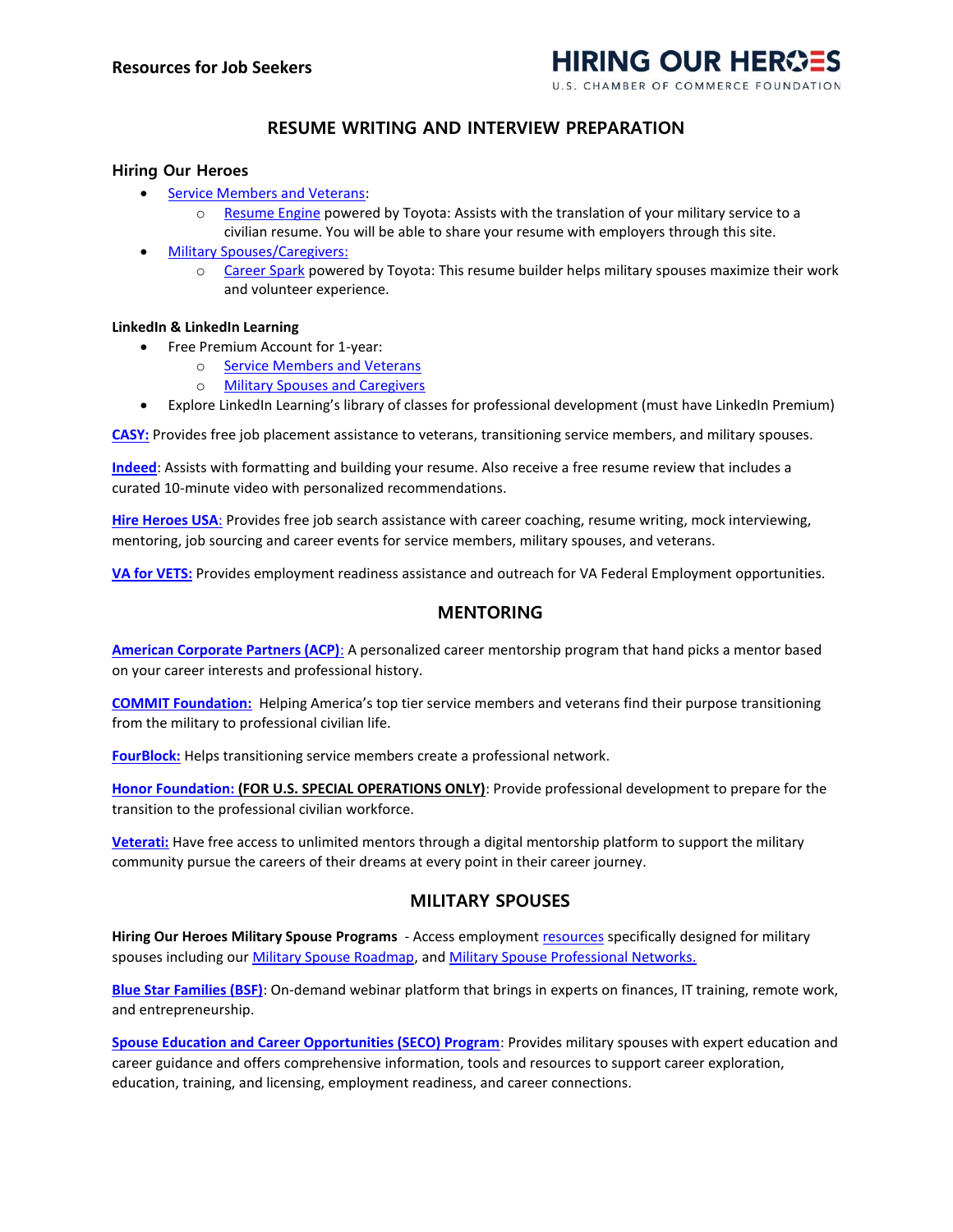# HIRING OUR HEROES

**U.S. CHAMBER OF COMMERCE FOUNDATION** 

# **CAREGIVERS**

**[Code of Support](https://bit.ly/3qJcsVs)**: Provides essential and critical one-on-one assistance to struggling service members, veterans and their families (SMVF) who have the most complex needs.

**[Elizabeth Dole Foundation Resource Directory](https://bit.ly/392A2Xm)**: Browse the vetted directory of valuable resources to find organizations that help military caregivers and their families. Use the filters to explore resources that address challenges specific to your situation.

**[Wounded Warrior Project:](https://bit.ly/360AoM9)** Assists with job search, resume writing, goal setting and networking.

## **DOD SKILLBRIDGE/CAREER SKILLS PROGRAMS**

### **Hiring Our Heroes**

- Service Members: The [Corporate Fellowship Program](https://bit.ly/2M8Q1u0) is an innovative 12-week program that provides transitioning service members with professional training and hands-on experience in civilian workforce.
- Military Spouses/Caregivers: [Military Spouse Fellowship Program](https://bit.ly/3o4SqDk) is a 6-week program that provides military spouses and caregivers with professional training, networking and hands-on experience in the civilian workforce.
- [Salesforce Fellowship Program](https://bit.ly/3bY5wzV) allows transitioning service members, veterans, and military spouses to participate in paid 12-week fellowships, gaining targeted experience as a certified Salesforce professional. The hands-on experience offered through the program prepares fellows for a smooth transition into Salesforce careers.

**[Solar Ready Vets Fellowship Program:](https://bit.ly/3o8UJoS)** Transitioning service members who are eligible to participate in the Hiring Our Heroe[s Corporate Fellowship Program,](https://bit.ly/2M8Q1u0) may match with Solar Energy Industry employers as part of a Department of Energy-funded grant. To learn more about career opportunities in the solar industry, click [here.](https://www.energy.gov/eere/solar/solar-ready-vets-network)

# **APPRENTICESHIP & TRAINING PROGRAMS**

#### **Hiring Our Heroes**

- **[Career Forward](https://bit.ly/CC3oFBA)** with support from Google provides the military community the opportunity to learn jobready skills with a Google Career Certificate. No prior education or experience is required to enroll.
- **Digital Resource Library** Visit the Hiring Our Heroes [Digital Resources](https://www.hiringourheroes.org/resources/) for virtual education and training resources! Find upcoming Hiring Our Heroes events and virtual employment workshops [here.](https://events.hiringourheroes.org/c/calendar/a7a5b351-8807-4343-8561-c757c022600f)
- **[Next Step Vets:](https://www.hiringourheroes.org/career-services/education-networking/next-step-vets-tech/)** Hiring Our Heroes Career Connectors work one-on-one with transitioning service member, veteran, military spouse, and caregiver candidates to identify training programs, certifications, and employment opportunities that align with candidates' backgrounds and goals — and with employers' future hiring needs.

### **[Amazon:](https://bit.ly/2Y41iOM)**

- [Apprenticeship:](https://bit.ly/3c0CkYP) Participate in an IT apprenticeship to learn and develop skills in high demand technology roles. Formal training followed by paid cloud technology training at Amazon.
- [AWS Educate:](https://amzn.to/3nYwZDW) Supports veterans, transitioning service members, and their spouses with access to the cloud resources needed to pursue jobs in the high-demand, cloud computing space.

**[Booz Allen's Mil/Tech Workforce Initiative](https://www.boozallen.com/e/insight/blog/path-to-technical-success.html)**: Sign up to receive customized resources to upskill into a role in tech.

**[Eleven Fifty Academy:](https://bit.ly/3qLWiuR)** Bootcamp-style courses in web development, software development, cybersecurity, and UI/UX design, Eleven Fifty prepares students for a new career in tech in just 90 days — 16 times faster than a traditional degree.